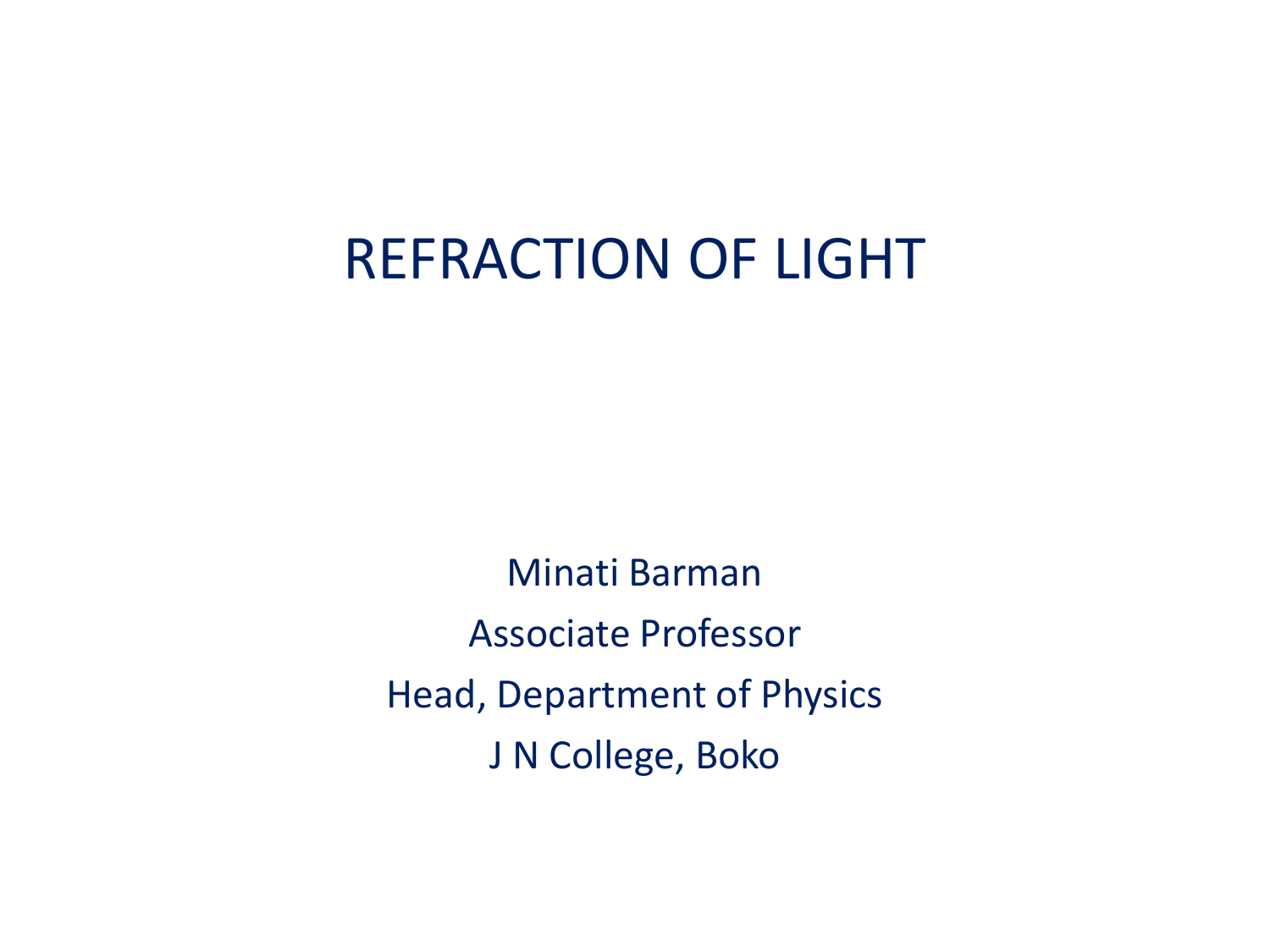## **What is refraction of light:**

Bending of a light ray or changing of velocity of light at the interface of the media ,when it passes from one transparent medium to another is called as refraction of light. When light travels from a rarer to a denser medium the refracted ray bends towards the normal and vice versa.



angle of incidence--i angle of refraction-- r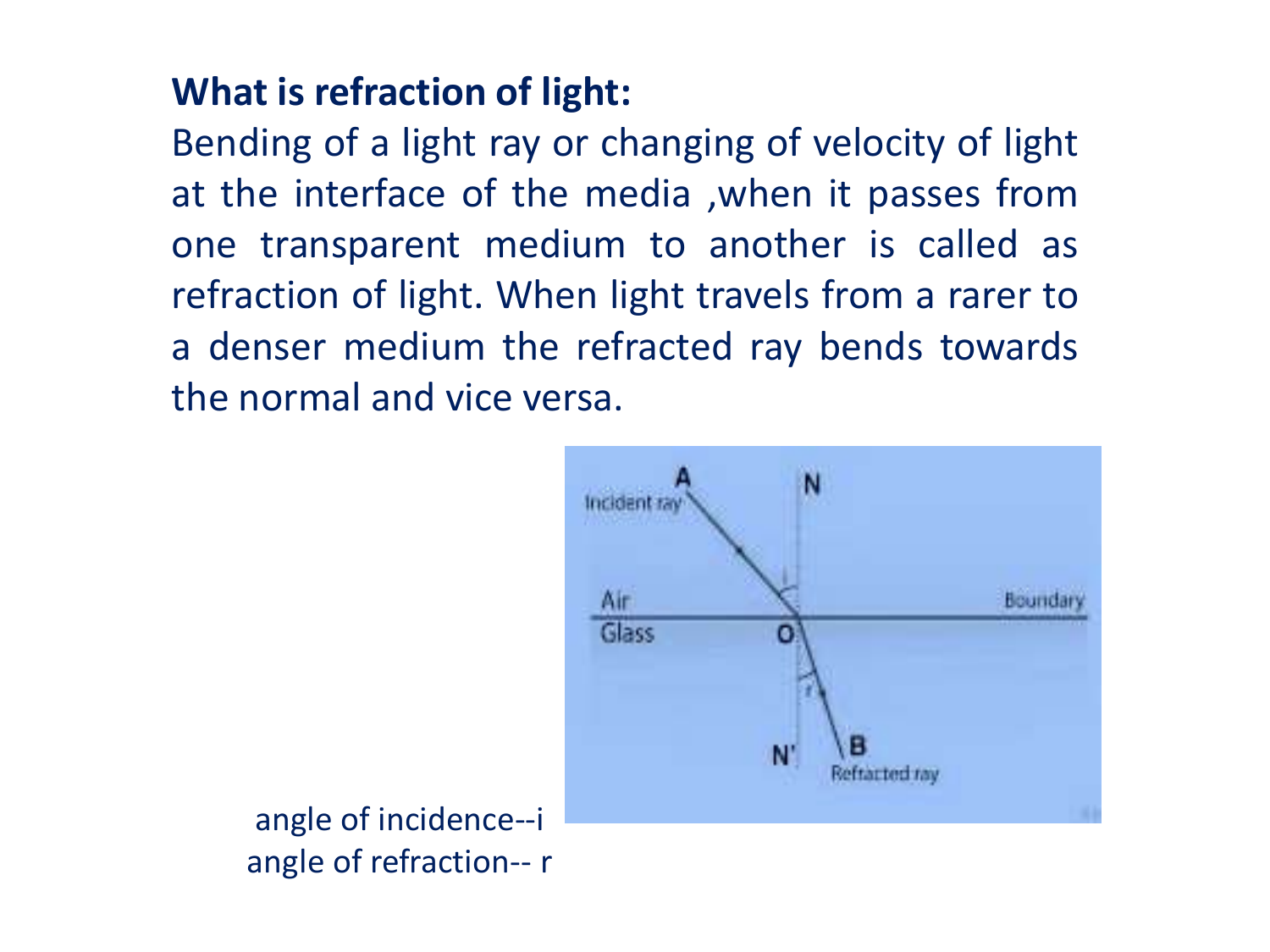#### **Practical applications of refraction.**



#### In terms of depth refractive index

 $n_1$ <sub>n<sub>2</sub>= $\frac{Real\ depth}{am^2}$ </sub> apparent depth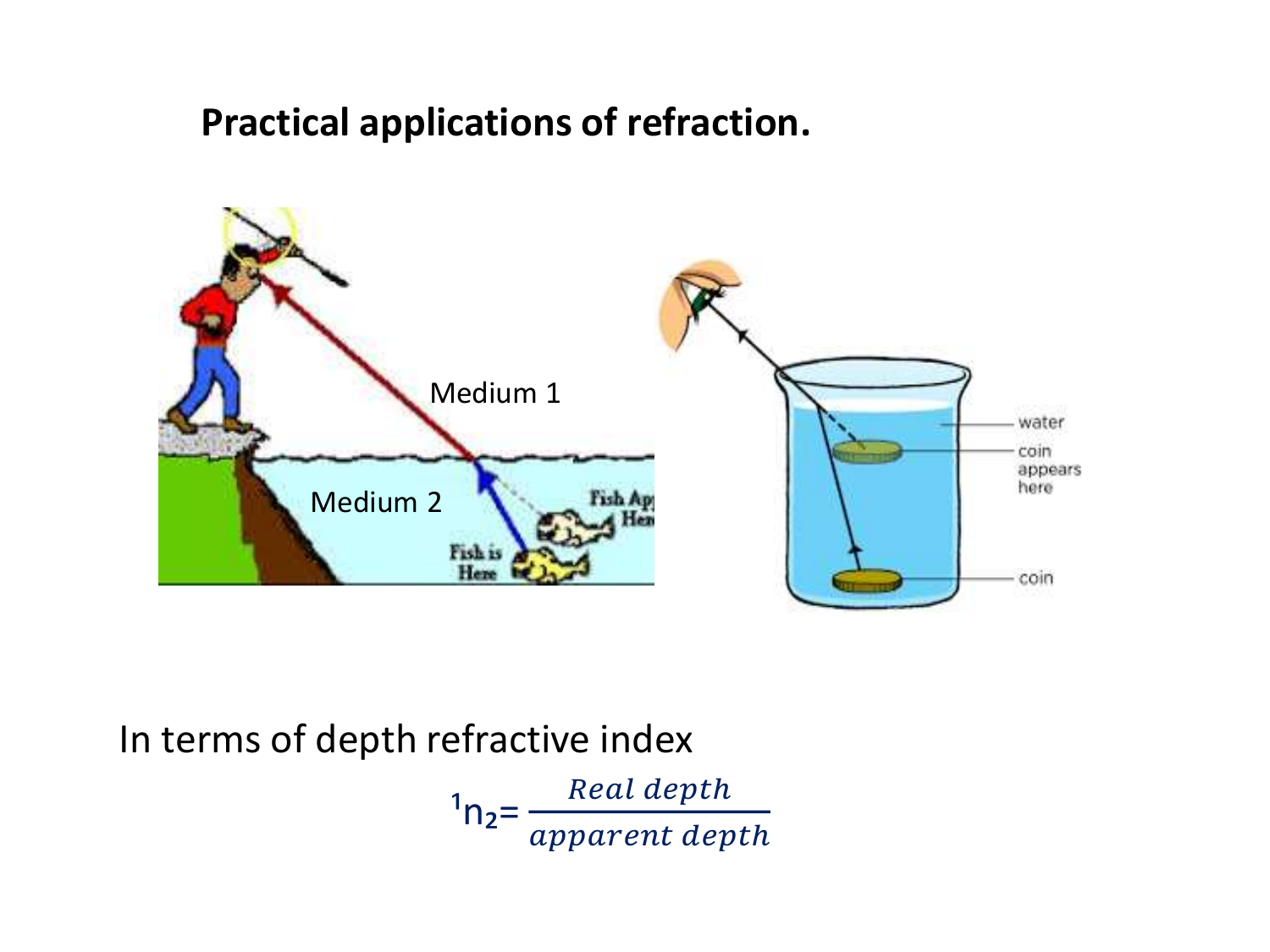## Laws of refraction:

There are two laws of refraction

- i. The incident ray, the refracted ray and the normal at the point of incidence lie on same plane.
- ii. When light passes from one transparent medium to another medium then for a particular colour and for two particular media the ratio of the sine of the angle of incidence to the sine of the angle of refraction is a constant. This constant is called as refractive index of the medium 2 with respect to medium 1. This 2<sup>nd</sup> law of refraction is also called as Snell's law. So refractive index of the medium can be represented by

$$
{}^{1}n_{2} = \frac{\sin i}{\sin r}
$$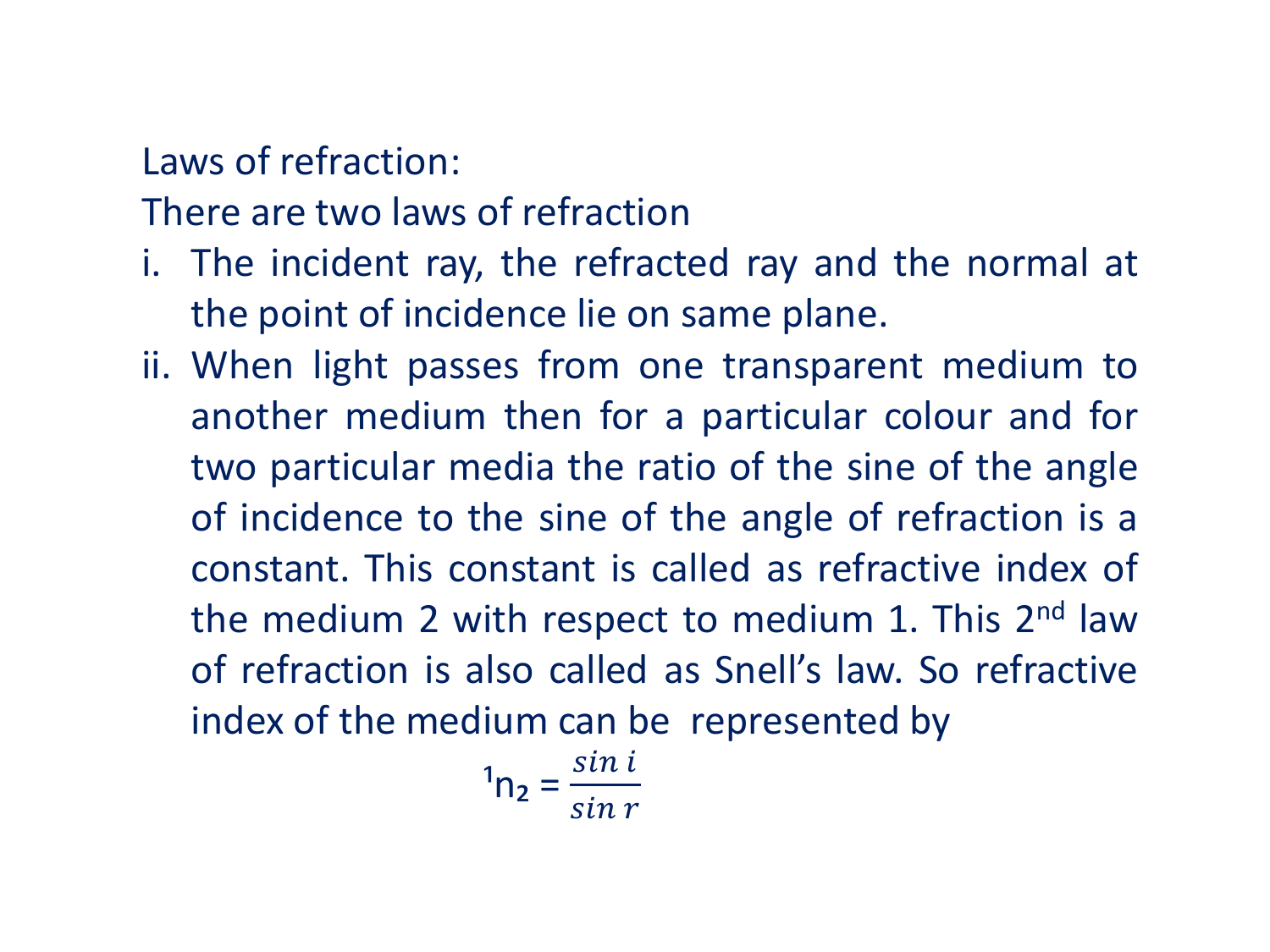Again refractive index can be expressed as the ratio of the velocity of the light in two medium . The refractive index of a medium with respect to vacuum for a light ray can be expressed as

 $n_{\rm 2} = \frac{velocity \ of \ light \ in \ vacuum}{velocity \ of \ light \ in \ the \ medium}$ velocity of light in the medium  $n_2 =$  $\mathcal{C}_{0}$  $\boldsymbol{\mathcal{V}}$ c is the velocity if light in vacuum v is the velocity of light in the medium.

## **Refractive index in terms of wave length of light:**

When light travels from one medium to other its frequency remains same but wavelength and velocity changes. We know that

Velocity of light=frequency x wavelength of light. velocity of light in vacuum  $c = \gamma$ . λc Velocity of light in medium  $v = \gamma$ . λv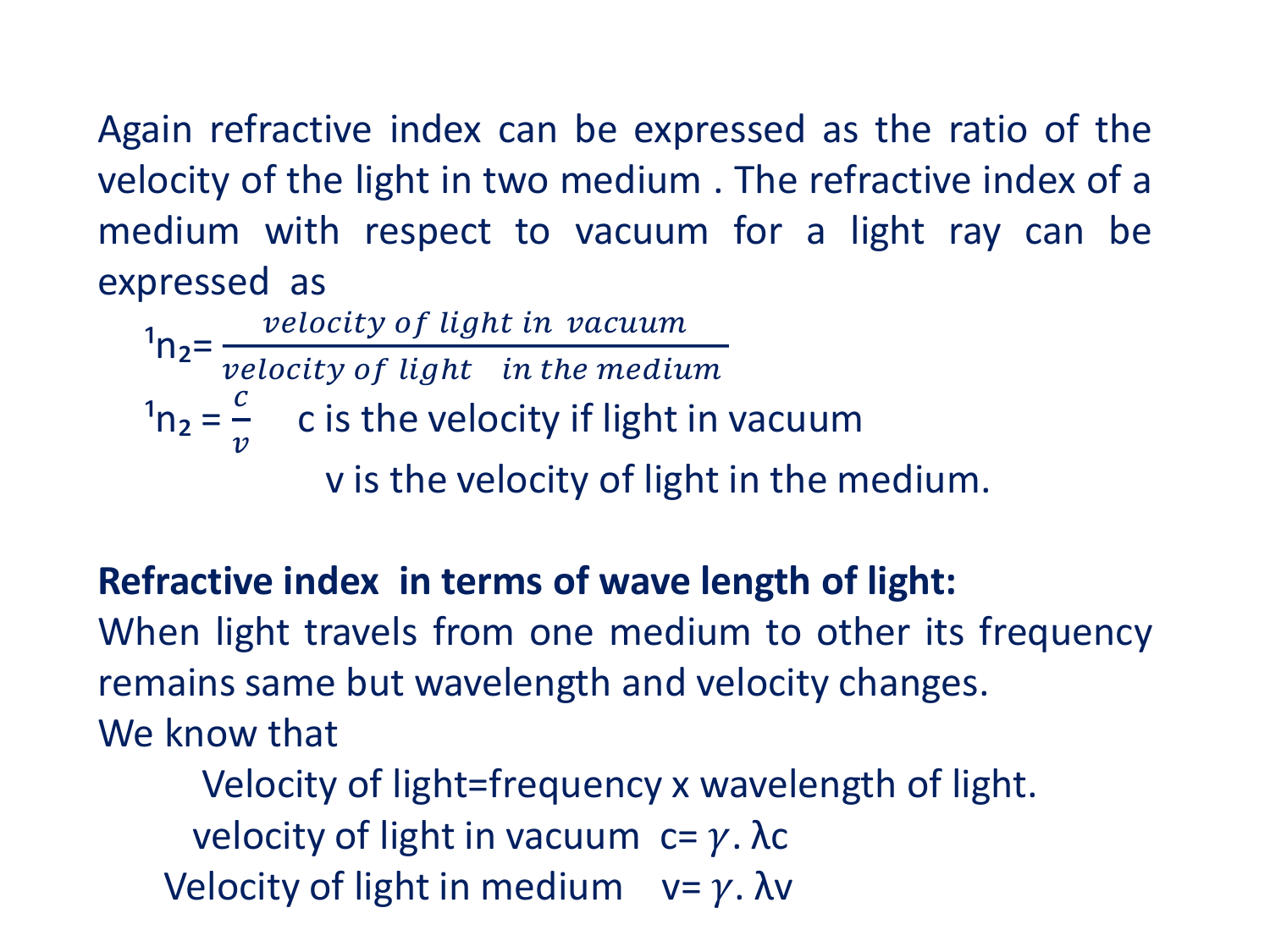Here  $\gamma$  frequency of the light. Ac is the wavelength of light in vacuum and λv is the wavelength of light in medium. So refractive index of the medium can be written as

$$
{}^{1}n_{2} = \frac{C}{V} = \frac{\lambda c.\gamma}{\lambda v.\gamma} = \frac{\lambda c}{\lambda v}
$$
  
=
$$
\frac{wavelength \ of \ light \ in \ vacuum}{wavelength \ of \ light \ in \ medium}
$$

## **Absolute refractive index and the relative refractive index:**

When light travels from vacuum to the medium then the refractive index is called as absolute refractive index and when light travels from medium 1 with velocity  $v_1$  to another medium with velocity  $v_2$  then the refractive index is called as relative refractive index.

> absolute refractive index n =  $\mathcal{C}_{0}^{(n)}$ V

relative refractive index.  $n_2 =$  $\dot{\mathit{v}}_{\text{\tiny{1}}}$  $v_{2}$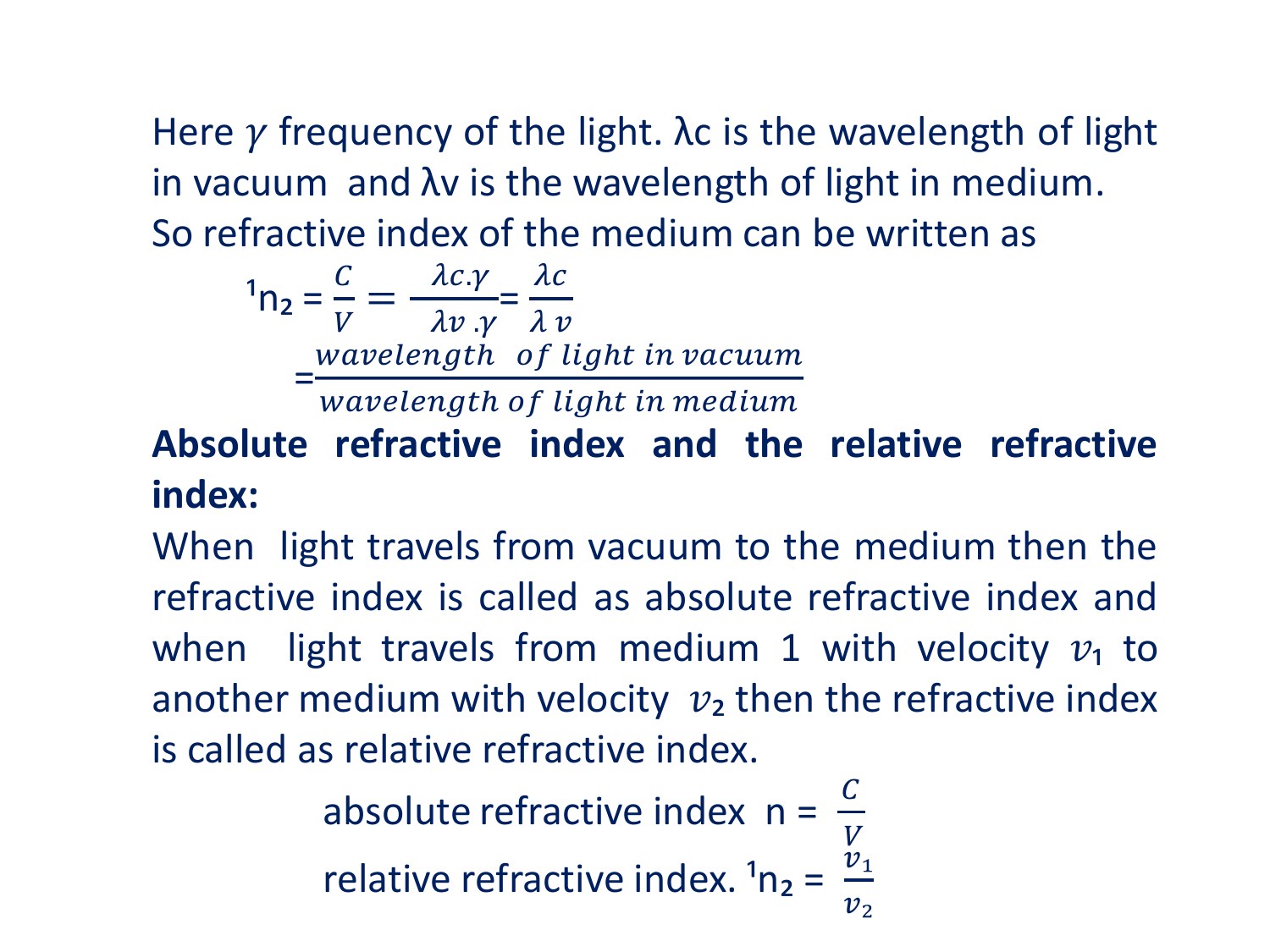Physical significance of refractive index:

- I) Refractive index of a medium gives the information about the bending of refracted ray towards the normal.
- II) It gives us the information of the velocity of light in comparison to the velocity of light in vacuum.

Principle of reversibility:

According to principle of reversibility of light, if the path of the light is reversed after suffering a number of reflections or refractions, then it exactly retraces its

path.



## This is called as principle of reversibility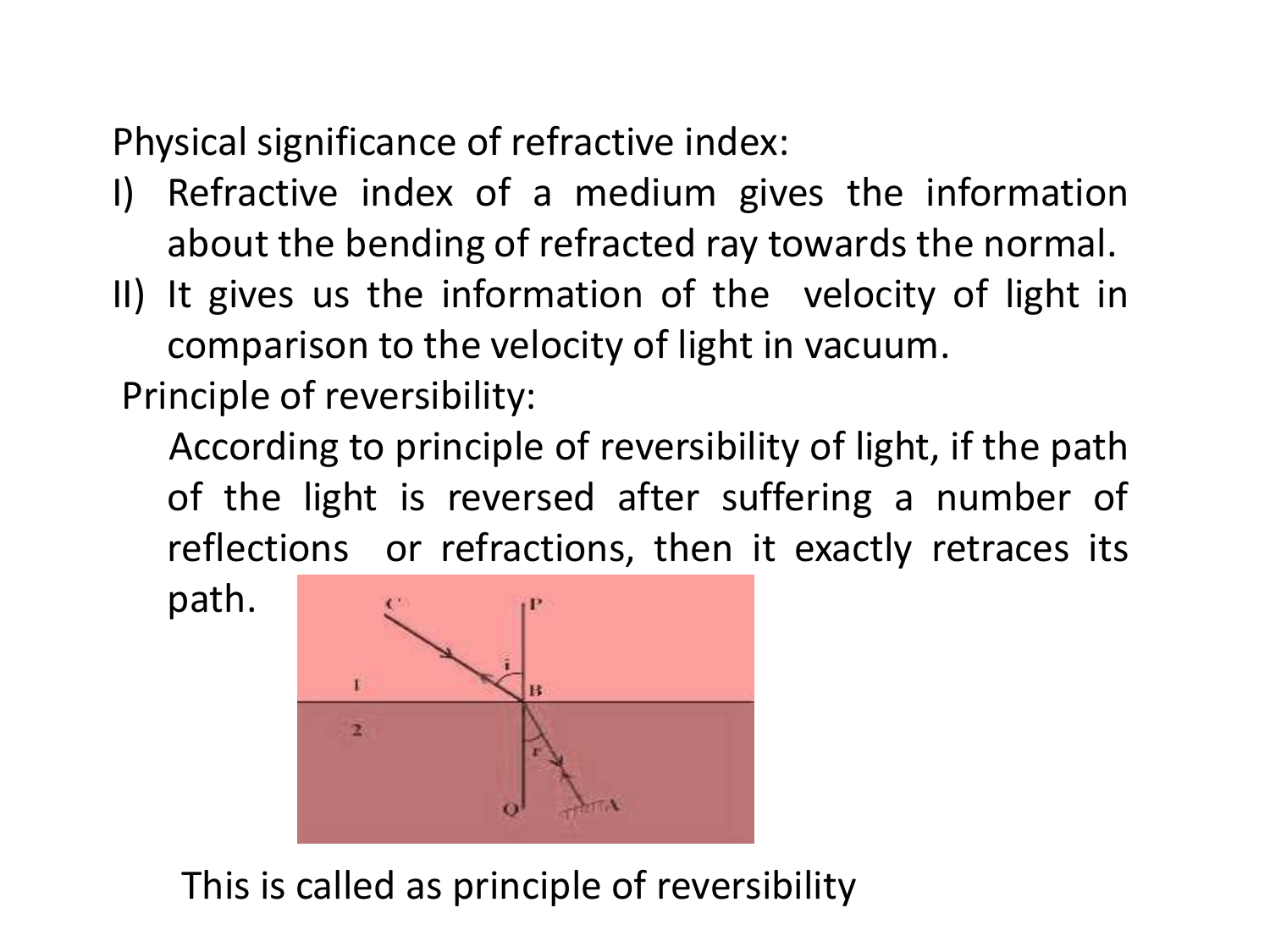## Refraction through a combination of media:



Medium 1 is air Medium 2 is water Medium 3 is air

Angle of incidence  $\Theta_1$  is equal to angle of emergence  $\Theta_3$  since both these media are air. Therefore

$$
{}^{1}n_{2} = \frac{\sin \theta_{1}}{\sin \theta_{2}}
$$
\n
$$
{}^{2}n_{3} = \frac{\sin \theta_{2}}{\sin \theta_{3}} = \frac{\sin \theta_{2}}{\sin \theta_{1}}
$$
\n
$$
{}^{1}n_{2}x {}^{2}n_{1} = \frac{\sin \theta_{1}}{\sin \theta_{2}} \times \frac{\sin \theta_{2}}{\sin \theta_{1}} = 1
$$
\n
$$
{}^{1}n_{2} = 1/{}^{2}n_{1}
$$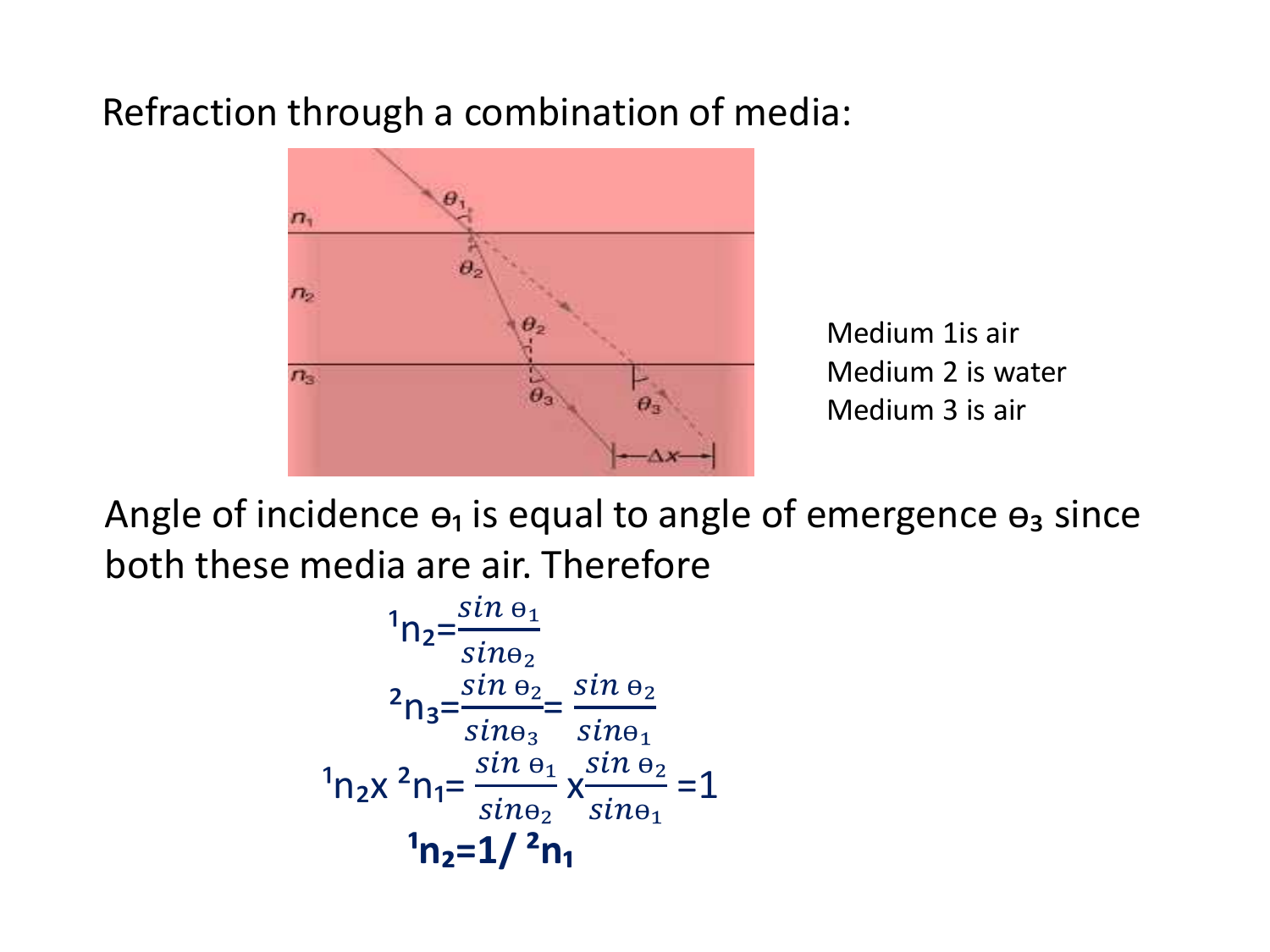## **Refraction through a rectangular glass slab:**



$$
\left(\frac{\sin i_1}{\sin r_1}\right) \times \left(\frac{\sin i_2}{\sin r_2}\right) = 1
$$
\nSince  $\sin i_1 = \sin r_2$   
\ntherefore  $i_1 = r_2$   
\nSo emergent ray is parallel to the incident ray.